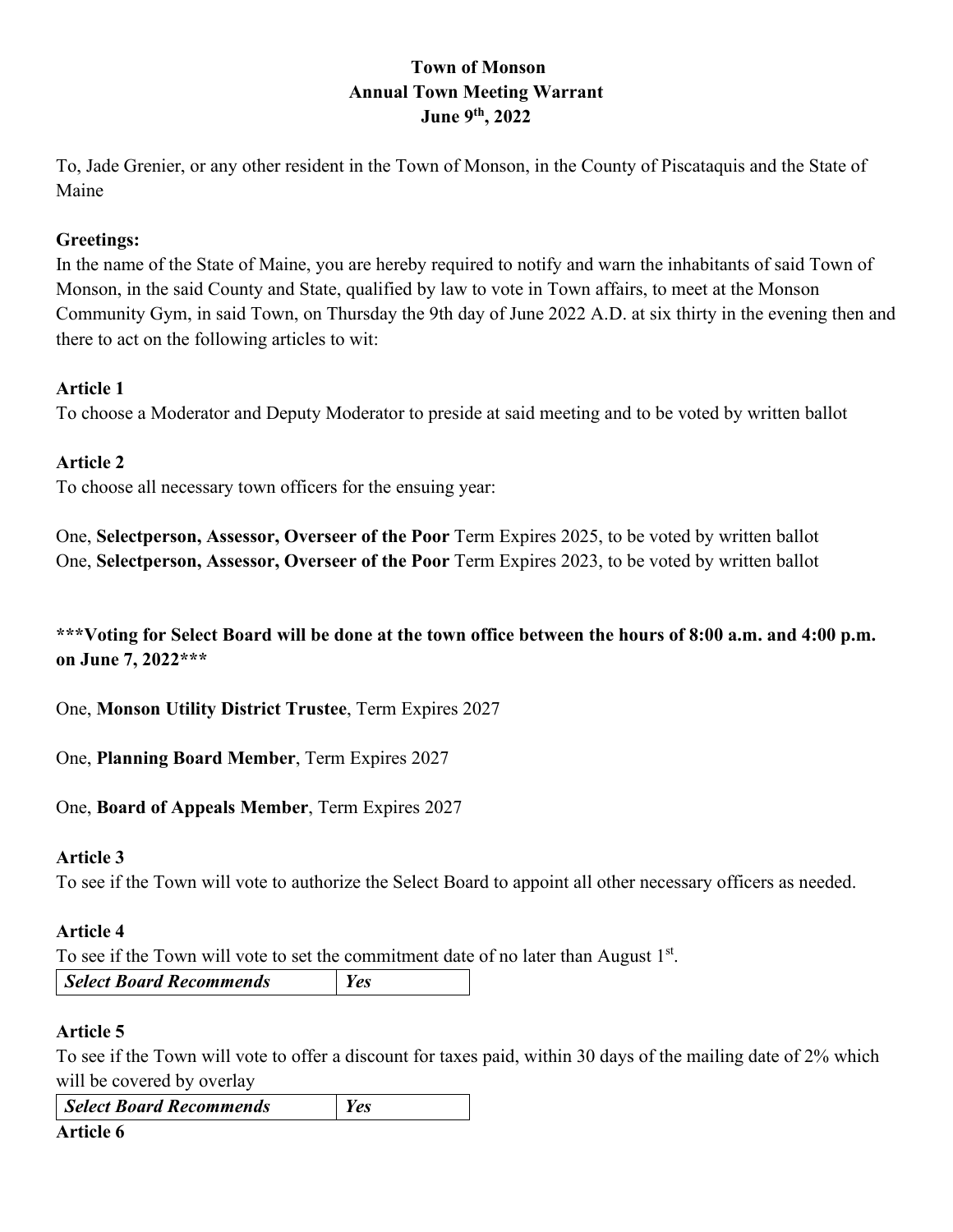To see if the Town will vote to apply a 6.00% interest rate (State set Maximum interest rate) to all taxes unpaid as of September 1st.

*Select Board Recommends Yes*

# **Article 7**

To see if the Town will vote to authorize the Select Board to sell and convey by Quit Claim Deed tax acquired properties and/or to execute Waiver of Foreclosure documents, or retain for municipal use if that's in the best interest of the town as determined to be by the Select Board, and to further authorize the tax collector or treasurer to accept prepayments of taxes not yet committed pursuant to 36 M.R.S.A. Section 506, and to further authorize the Select Board to appropriate funds from Overlay to offset abatements granted throughout the fiscal year.

| Select Board Recommends | <b>Yes</b> |  |
|-------------------------|------------|--|
|-------------------------|------------|--|

# **Article 8**

To see if the Town will vote to transfer all state snowmobile registration funds to the Narrow-Gauge Riders Snowmobile Club.

### **Article 9**

To see if the Town will vote to authorize the Select Board to accept and expend or utilize for its intended purpose on behalf of the Town any grants or funds awarded or paid to the Town by any State or federal agency, grant or other monetary donation from any other public or private entity, organization or individual, and any gift of personal property. This includes the authority to apply for such grants, funds or donations where an application is required, or take any other action thereon.

*Select Board Recommends Yes*

### **Article 10**

To see if the Town will Authorize the Select Board on behalf of the Town to sell and dispose of any surplus Town owned personal property under \$500.00 in value on such terms as they deem advisable according to the laws of the State of Maine.

| Select Board Recommends | Yes |
|-------------------------|-----|
|-------------------------|-----|

### **Article 11**

To see if the Town will vote to authorize the Select Board on behalf of the Town to dispose of Public Property with a tax assessed value of less than \$500.00 on such terms as they deem advisable.

|  | Select Board Recommends |  |
|--|-------------------------|--|
|--|-------------------------|--|

### **Article 12**

To see if the Town will vote to accept all cemetery lot sales and convey all land deeds for said purpose.

| Select Board Recommends | Yes |
|-------------------------|-----|
|                         |     |

### **Article 13**

To see if the Town will vote to accept the following revenues for reducing taxes: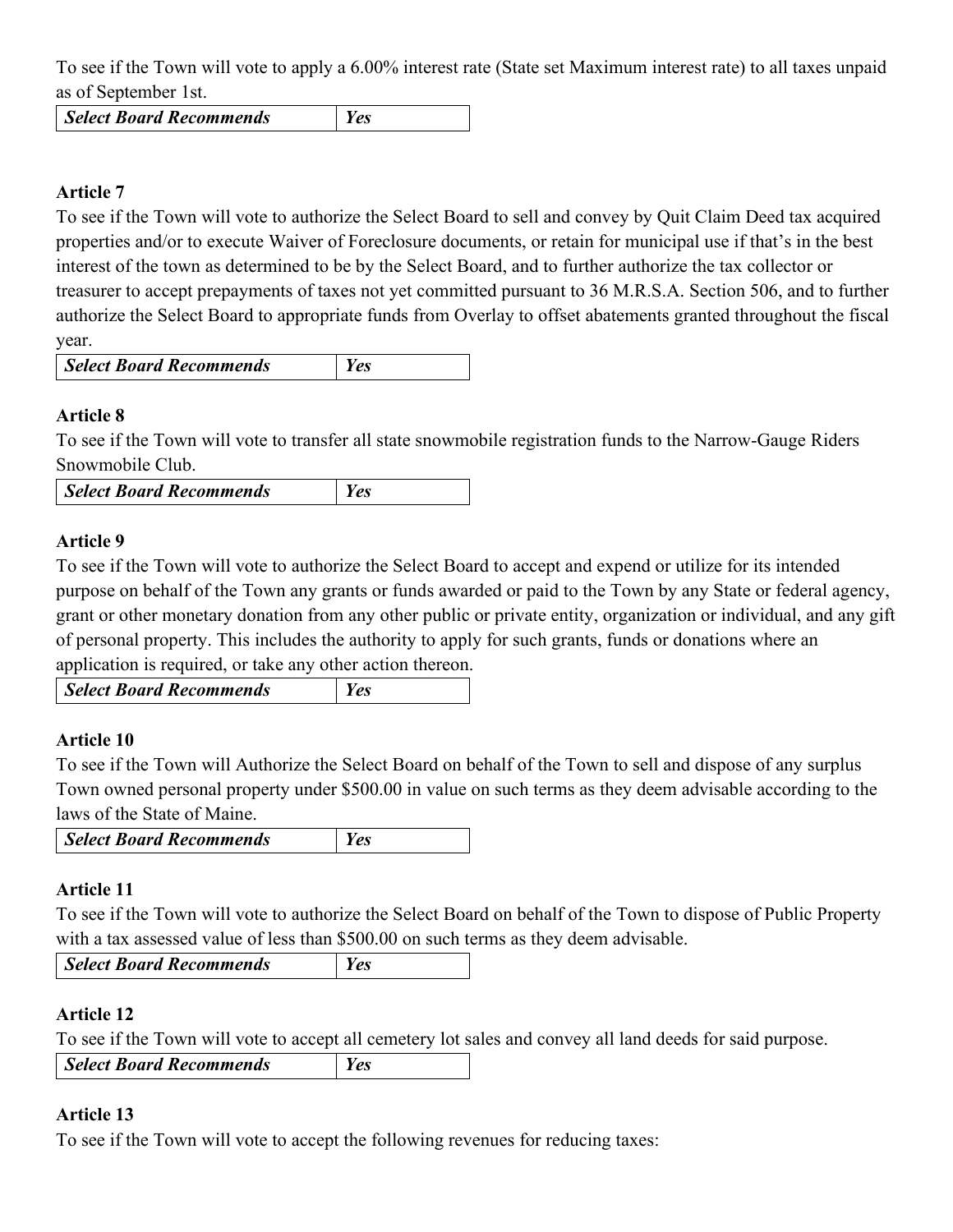| Auto Excise Tax                    | \$100,000                                  |
|------------------------------------|--------------------------------------------|
| <b>Boat Excise Tax</b>             | \$2,000                                    |
| <b>Agent Fees</b>                  | \$5,000                                    |
| <b>Clerk Fees</b>                  | \$500                                      |
| <b>Bank Interest</b>               | \$2,500                                    |
| Use of Surplus                     | \$50,000                                   |
| Real Estate Tax Interest           | \$6,500                                    |
| Lien Costs                         | \$3,000                                    |
| Tree Growth Reimbursement          | \$39,000                                   |
| <b>County Fire Contract</b>        | \$18,000                                   |
| <b>Willimantic Fire Contract</b>   | \$9,000                                    |
| <b>URIP</b> funds                  | \$28,000                                   |
| Snowmobile Registration fees       | TBA until check is received from the state |
| <b>Solid Waste Permits</b>         | \$400                                      |
| <b>Demolition Fees</b>             | \$30,000                                   |
| <b>MSW</b>                         | \$28,000                                   |
| Universal Solid Waste Fees         | \$500                                      |
| <b>County Solid Waste Contract</b> | \$19,900                                   |
| <b>Total</b>                       | \$317,700                                  |
|                                    |                                            |

\*\*\*\*Maine Revenue Sharing, Homestead Exemption Reimbursement and BETE reimbursement will also be used to lower taxes however is included in a separate line on the tax commitment, therefore not listed on other revenue.

| Select Board Recommends            | <b>Yes</b>  |
|------------------------------------|-------------|
| <b>Budget Committee Recommends</b> | $\vert$ Yes |

### **Article 14**

To see what sum of money, if any, the Town will vote to raise and appropriate for the **Administration Department.**

| <b>Budget Committee Recommends</b> | \$171,160 |
|------------------------------------|-----------|
| <b>Select Board Recommends</b>     | \$171,160 |

# **Article 15**

To See what sum of money, if any, the Town will vote to raise and appropriate for **Assessing Services.**

| <b>Budget Committee Recommends</b> | \$13,750 |
|------------------------------------|----------|
| Select Board Recommends            | 813,750  |

# **Article 16**

To see what sum of money, if any, the Town will vote to raise and appropriate for an **Animal Control Officer.**

| <b>Budget Committee Recommends</b> | \$2,500 |
|------------------------------------|---------|
| Select Board Recommends            | 82,500  |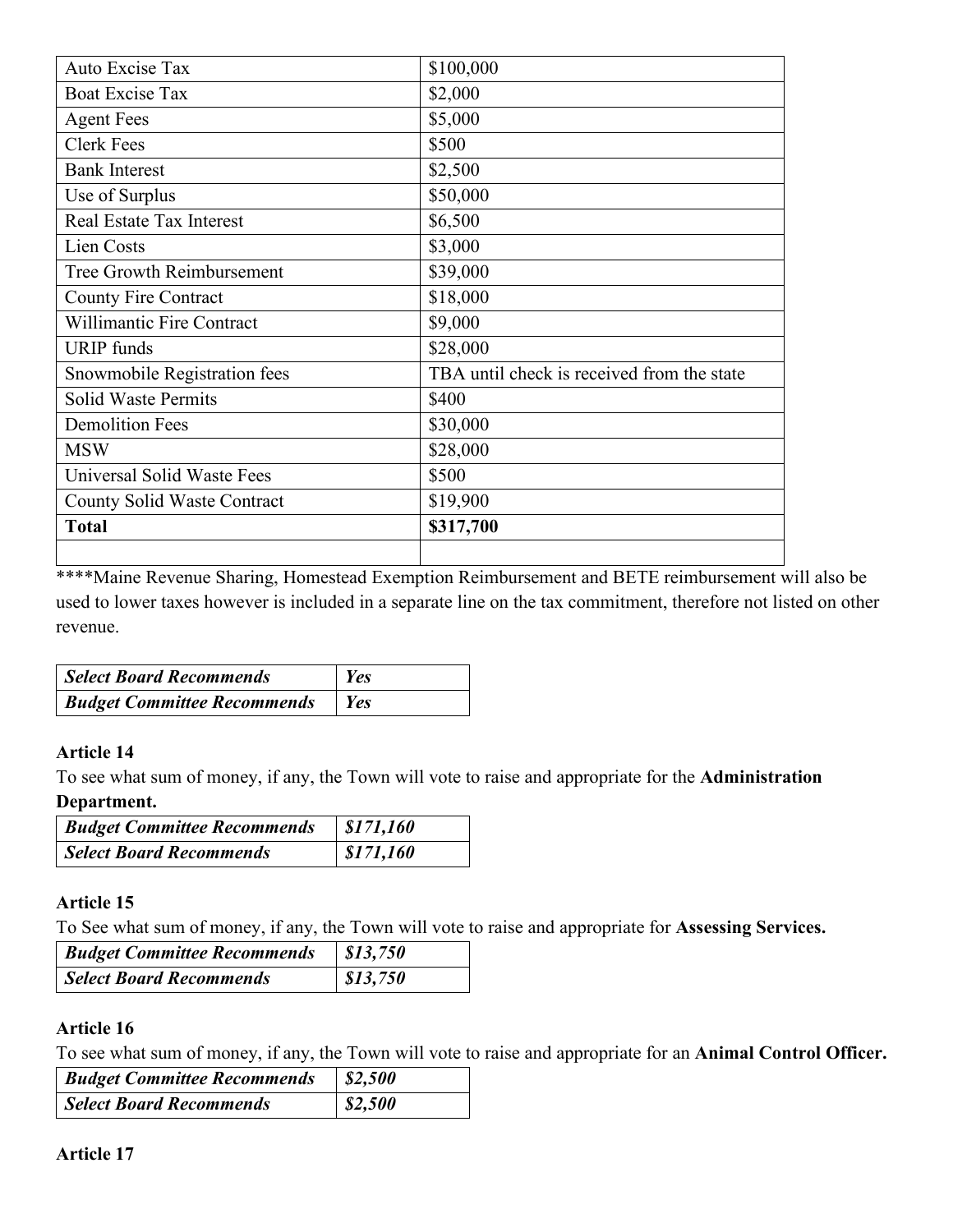To see what sum of money, if any, the Town will vote to raise and appropriate for **Cemeteries.** And to authorize the Select Board to spend and carry forward any interest from perpetual care funds.

| <b>Budget Committee Recommends</b> | \$12,500 |
|------------------------------------|----------|
| Select Board Recommends            | 812,500  |

### **Article 18**

To see what sum of money, if any, the Town will vote to raise and appropriate for **Code Enforcement Officer/Plumbing Inspector,** and to appropriate plumbing and building fees to the CEO/LPI.

| <b>Budget Committee Recommends</b> | <b>\$4,000</b> |
|------------------------------------|----------------|
| Select Board Recommends            | \$4,000        |

### **Article 19**

To see what sum of money, if any, the Town will vote to raise and appropriate for **Debt Service.**

| <b>Budget Committee Recommends</b> | \$247,764 |
|------------------------------------|-----------|
| Select Board Recommends            | \$247,764 |

#### **Article 20**

To see what sum of money, if any, the Town will vote to raise and appropriate for the **Fire Department**.

| <b>Budget Committee Recommends</b> | \$100,647 |
|------------------------------------|-----------|
| Select Board Recommends            | \$100,647 |

#### **Article 21**

To see what sum of money, if any, the Town will vote to raise and appropriate for the **Contingency Fund.**

| <b>Budget Committee Recommends</b> | $\int$ \$1,000 |
|------------------------------------|----------------|
| Select Board Recommends            | \$1,000        |

### **Article 22**

To see what sum of money, if any, the Town will vote to raise and appropriate for **General Assistance**.

| <b>Budget Committee Recommends</b> | $\vert$ \$1,000 |
|------------------------------------|-----------------|
| Select Board Recommends            | $\int$ \$1,000  |

#### **Article 23**

To see what sum of money, if any, the Town will vote to raise and appropriate for the **Gym**.

| <b>Budget Committee Recommends</b> | $\frac{1}{2}$ \$12,300 |
|------------------------------------|------------------------|
| Select Board Recommends            | $\vert$ \$12,300       |

#### **Article 24**

To see what sum of money, if any, the Town will vote to raise and appropriate for **Public Works**.

| <b>Budget Committee Recommends</b> | \$287,475 |
|------------------------------------|-----------|
| Select Board Recommends            | 8287,475  |

#### **Article 25**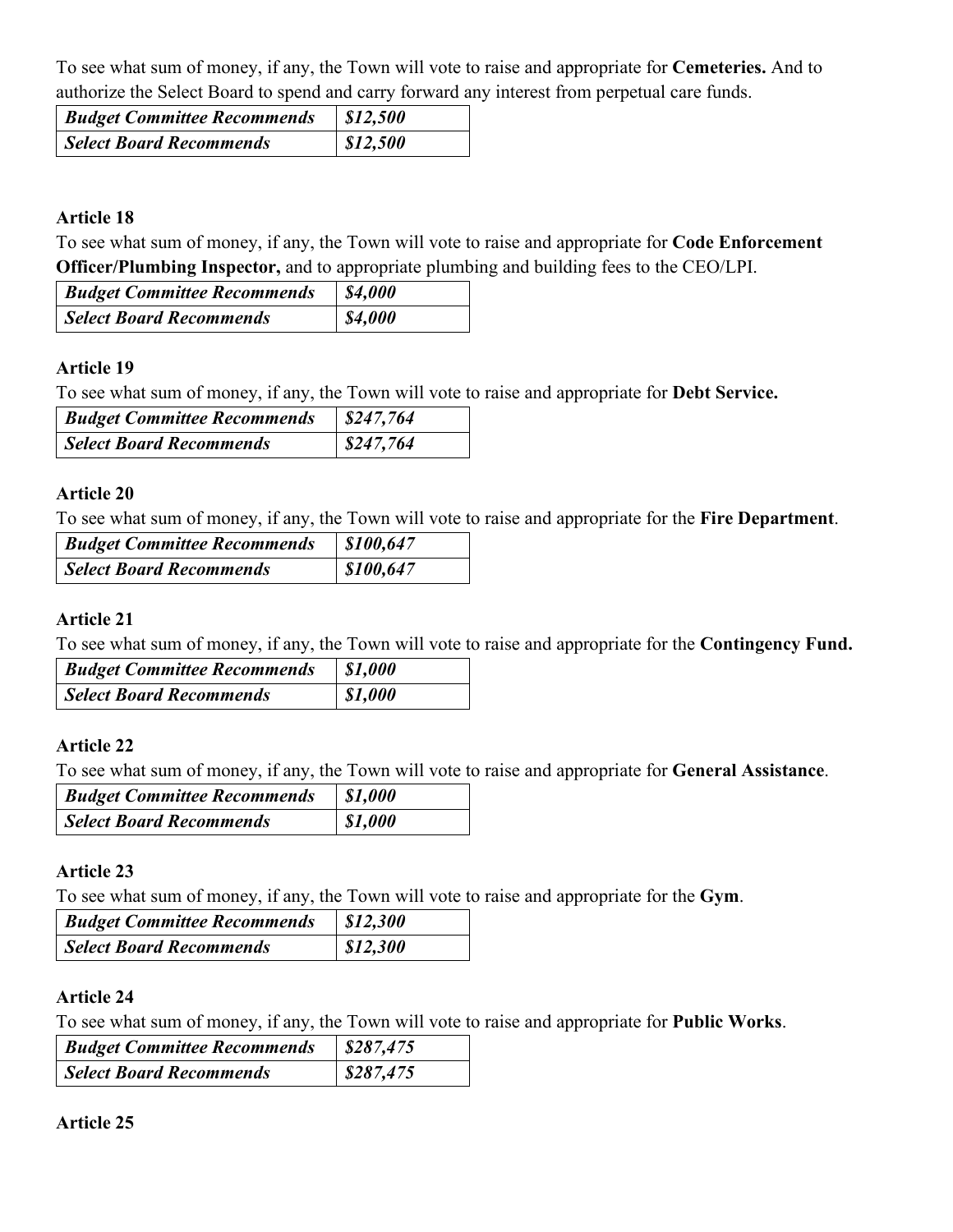To see what sum of money, if any, the Town will vote to raise and appropriate for the **Town/Employee Insurances.** 

| <b>Budget Committee Recommends</b> | \$50,428 |
|------------------------------------|----------|
| <b>Select Board Recommends</b>     | \$50,248 |

### **Article 26**

To see what sum of money, if any, the Town will vote to raise and appropriate for the **Municipal Building**.

| <b>Budget Committee Recommends</b> | \$20,060 |
|------------------------------------|----------|
| Select Board Recommends            | 820,060  |

# **Article 27**

To see what sum of money, if any, the Town will vote to raise and appropriate for the **Reserve** 

### **Transfer/Capital Projects**.

| <b>Budget Committee Recommends</b> | $\frac{1}{2}$ \$144,000 |
|------------------------------------|-------------------------|
| <b>Select Board Recommends</b>     | \$144,000               |

# **Article 28**

To see what sum of money, if any, the Town will vote to raise and appropriate for the **Planning Board**.

| <b>Budget Committee Recommends</b> | \$250               |
|------------------------------------|---------------------|
| Select Board Recommends            | $\frac{1}{2}$ \$250 |

# **Article 29**

To see what sum of money, if any, the Town will vote to raise and appropriate for the **Recreation Department**.

| <b>Budget Committee Recommends</b> | \$4,500         |
|------------------------------------|-----------------|
| Select Board Recommends            | $\vert$ \$4,500 |

### **Article 30**

To see what sum of money, if any, the Town will vote to raise and appropriate for the **Street Lights**.

| <b>Budget Committee Recommends</b> | $\vert$ \$1,000 |
|------------------------------------|-----------------|
| <b>Select Board Recommends</b>     | $\int$ \$1,000  |

### **Article 31**

To see what sum of money, if any, the Town will vote to raise and appropriate for the **3rd Party** 

### **Requests/Donations**:

| Organization                    | <b>Amount Requested</b> |
|---------------------------------|-------------------------|
| Lake Hebron Cost Share          | \$5,000                 |
| Eastern Area Agency on Aging    | \$100                   |
| Piscataquis Chamber of Commerce | \$175                   |
| Penquis Cap                     | \$2,528                 |
| PineTree Hospice                | \$50                    |
| American Legion                 | \$450                   |
| <b>American Red Cross</b>       | \$50                    |
| Partners for Peace              | \$150                   |
| Community Health and Counseling | \$500                   |